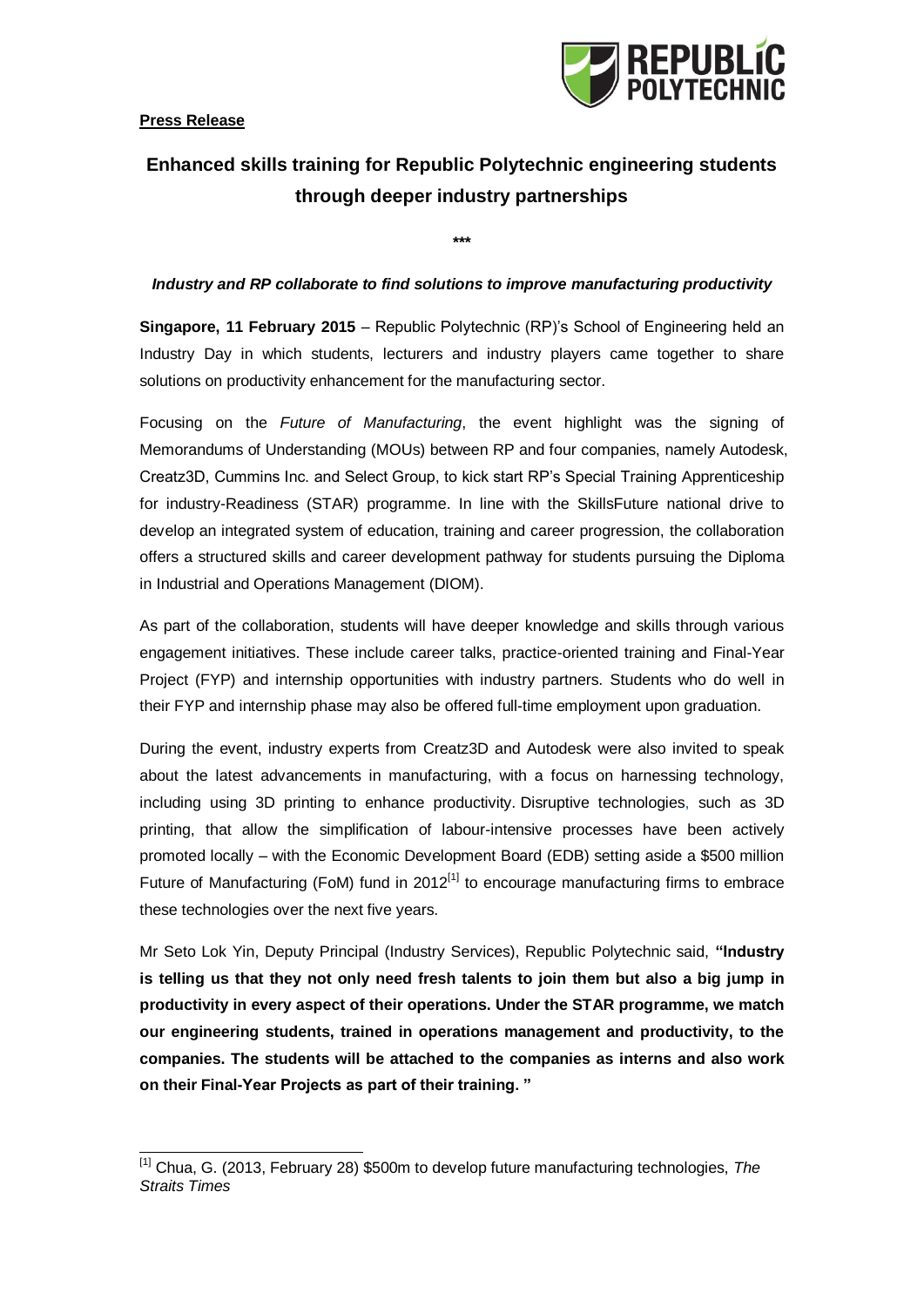

**"In line with the SkillsFuture national drive to develop an integrated system of education, training and career progression, RP's STAR programme is timely and allows interested students to learn more about the F&B industry by engaging through career talks, projects and internships and finally full time employment. These series of structured activities will play a pivotal role in students' growth and progression in future. We are glad to be part of this programme to develop talent for our industry,"** added Mr Vincent Tan, Managing Director, Select Group.

**"Our new Global Distribution Centre will provide a learning platform for students to explore, discover and acquire industry knowledge whilst progressing through their tertiary education. By participating in the DIOM STAR Programme, we seek to equip the Republic Polytechnic students with the analytical and industry skills to prepare them for a full time career opportunity. Upon graduation, students can join our Cummins Junior Associate Programme where they are given hands-on training in Supply Chain operations and to step up to work on productivity improvement projects,"** said Ms Amy Lum, Director, Singapore Distribution Centre, Cummins Asia Pacific Pte Ltd.

RP's School of Engineering also organised its inaugural 3D Printing Competition themed "My Gift for Singapore" in the spirit of SG50 celebrations. Secondary school students were invited to submit an innovative SG50 souvenir design created using Autodesk Inventor after a fiveday training session by Autodesk. **"Today if you can imagine it, you can make it. We want to help groom the next generation of innovators and inventors in Singapore by providing students, teachers and schools with free access to our design tools so they can unleash their creativity and bring their ideas to life,"** said Deepankar Bhattacharyya, Head of APAC, Autodesk Education.

40 entries from 8 secondary schools were received and 10 designs were selected and printed in 3D. Attendees of the DIOM Industry Day voted for their favourite SG50 souvenir out of the 10 and the winning team from Bukit Panjang Government High School took home \$1,000 in cash out of a total of \$2,100 worth of cash prizes sponsored by Creatz3D.

### END ###